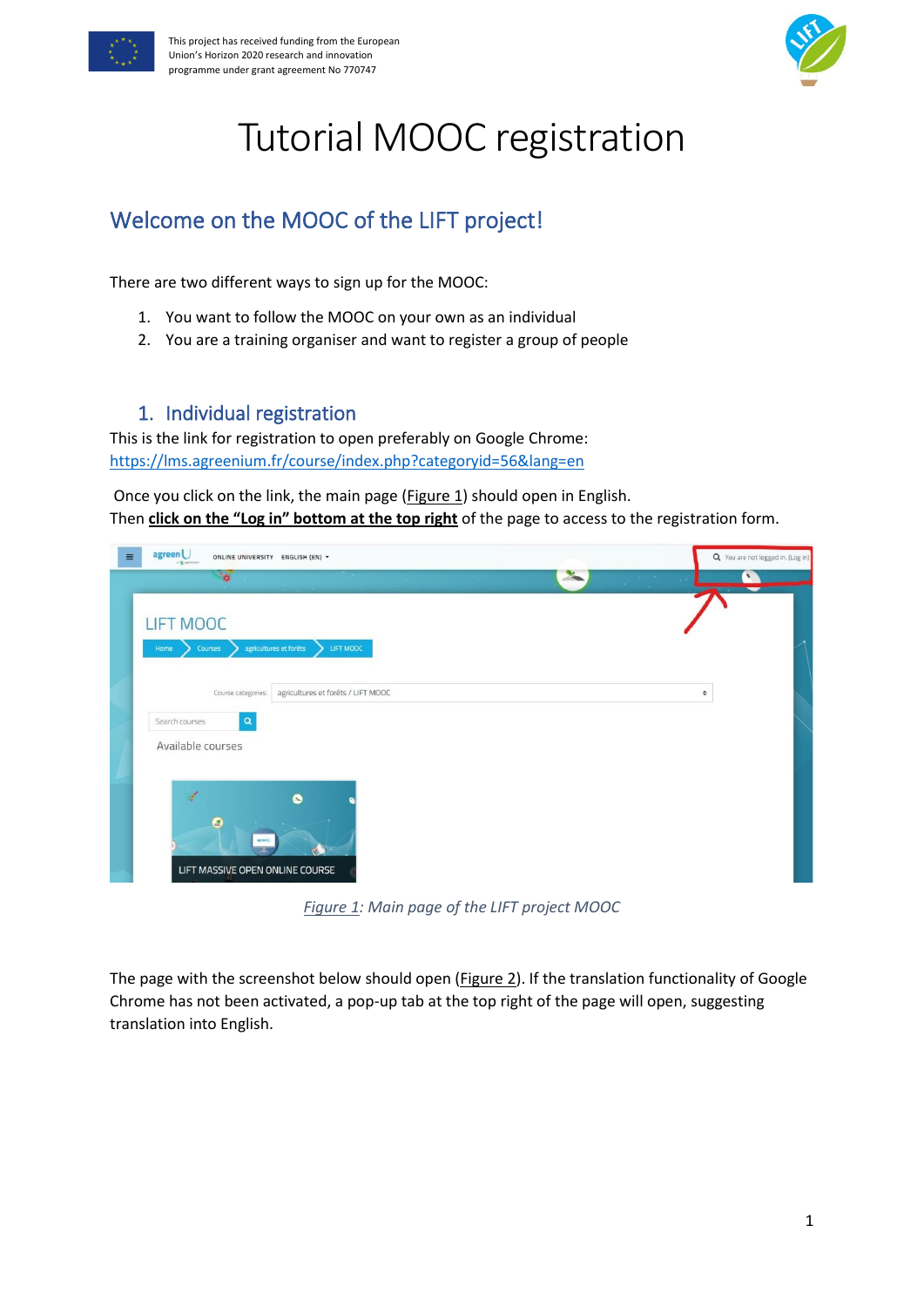

This project has received funding from the European Union's Horizon 2020 research and innovation programme under grant agreement No 770747



|   |                                                                                                                            | agreen U : votre moodle pour l'apprentissage en agrobiosciences                                                                                                         | $\vdots$ $\times$<br>English<br>French      |
|---|----------------------------------------------------------------------------------------------------------------------------|-------------------------------------------------------------------------------------------------------------------------------------------------------------------------|---------------------------------------------|
|   | Nom d'utilisateur/adresse de courriel<br>Mot de passe<br>C Se souvenir du nom d'utilisateur<br>Connexion                   | Nom d'utilisateur ou mot de passe oublié ?<br>Votre navigateur doit supporter les cookies<br>Des cours peuvent être ouverts aux visiteurs anonymes<br>Connexion anonyme | Always translate French<br>Google Translate |
|   | Première visite sur ce site ?<br>Pour un accès complet à ce site, veuillez créer un compte utilisateur.<br>Créer un compte | agreen <sup>U</sup>                                                                                                                                                     |                                             |
| P |                                                                                                                            |                                                                                                                                                                         |                                             |
|   | $\bullet$                                                                                                                  | <b>A</b>                                                                                                                                                                |                                             |
|   | Webmaster: webmaster-moodle@agreenium.fr<br>Vous êtes connecté anonymement<br><b>Accueil</b>                               | Agreenium<br>@https:/www.agreenium.fr/<br>Sagreenu@agreemium.fr                                                                                                         |                                             |
|   | Résumé de conservation de données<br>Obtenir l'app mobile                                                                  | 医固固固固                                                                                                                                                                   |                                             |

*Figure 2: Connexion page to the LIFT project MOOC with a translation window*

<span id="page-1-0"></span>**M**<br>**For those who already have a registration**, please enter your username and password to access the MOOC.

If you already have signed in and lost your username and password, please search in your mailbox a mail from Admin Edunao (via Ims.agreenium.fr) <noreply@ed-shared02.francecentral.cloudapp.azure.com>

#### If you lost or want to change your password, please click on this link:

#### [https://lms.agreenium.fr/login/forgot\\_password.php](https://lms.agreenium.fr/login/forgot_password.php)

The following page will open, offering you to reset your password with your username or your email address [\(Figure 3\)](#page-1-1).

| ≡ | agreen l<br>ONLINE UNIVERSITY ENGLISH (EN) *                                                                                                                                                          | Q You are not logged in. |
|---|-------------------------------------------------------------------------------------------------------------------------------------------------------------------------------------------------------|--------------------------|
|   | <b>SA</b><br><b>College</b>                                                                                                                                                                           |                          |
|   | agreen U : votre moodle pour l'apprentissage en agrobiosciences<br>Forgotten password<br>Home<br>Log in                                                                                               |                          |
|   | To reset your password, submit your username or your email address below. If we can find you in the database, an email will be sent to your email address, with instructions how to get access again. |                          |
|   | Search by username                                                                                                                                                                                    |                          |
|   | Username                                                                                                                                                                                              |                          |
|   | Search                                                                                                                                                                                                |                          |
|   | Search by email address                                                                                                                                                                               |                          |
|   | Email address                                                                                                                                                                                         |                          |
|   | Search                                                                                                                                                                                                |                          |
|   |                                                                                                                                                                                                       |                          |

<span id="page-1-1"></span>*Figure 3: Reset password page*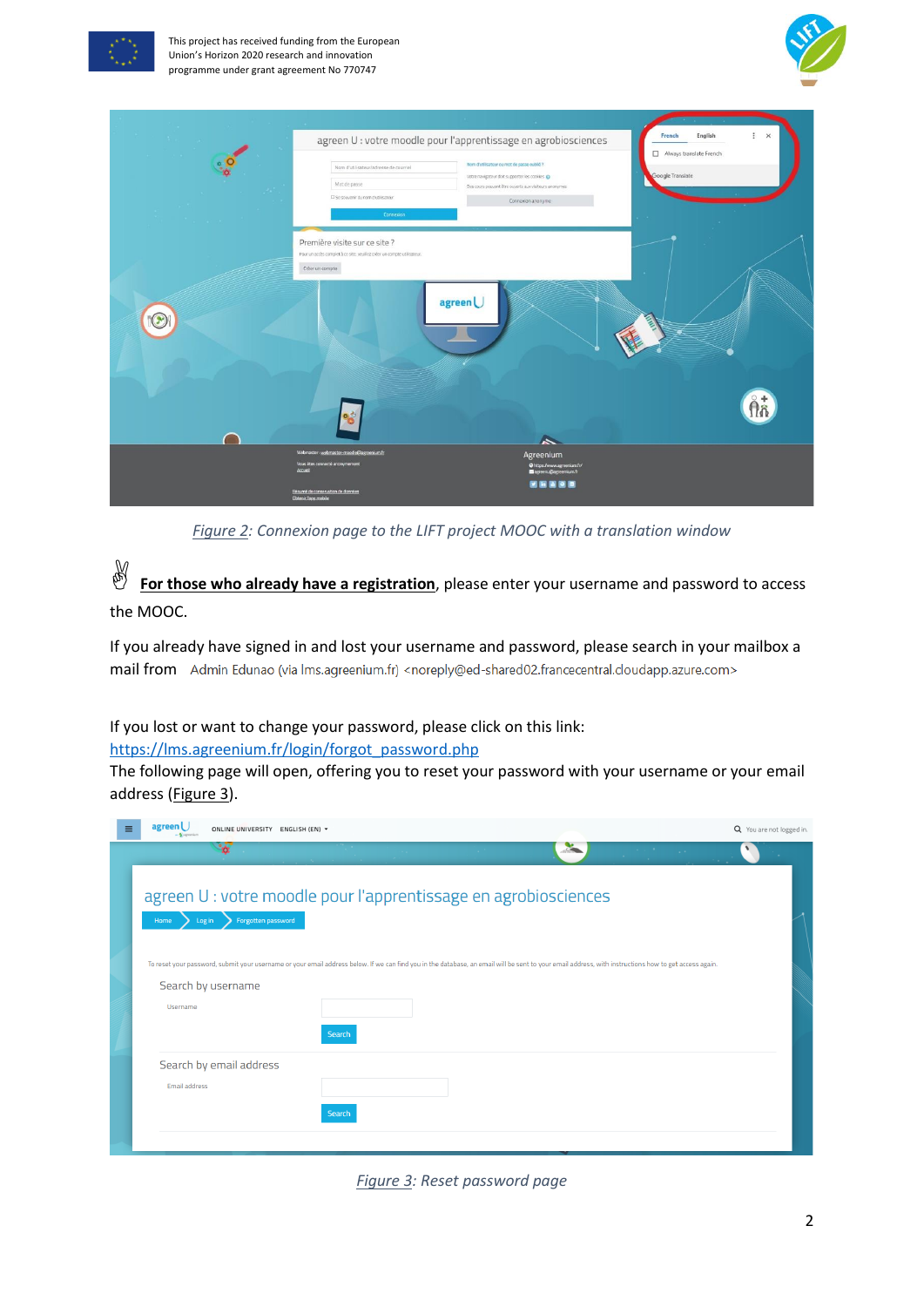



**For those who register for the first time**, you can register by clicking at the bottom of the page the button "Create new account" ([Figure 4\)](#page-2-0).

|                                                                            | agreen U : votre moodle pour l'apprentissage en<br>agrobiosciences                                                                                                                              |                                                                                                                                             |  |
|----------------------------------------------------------------------------|-------------------------------------------------------------------------------------------------------------------------------------------------------------------------------------------------|---------------------------------------------------------------------------------------------------------------------------------------------|--|
|                                                                            | Username / email<br>Password<br>$\Box$ Remember username<br>Log in<br>Is this your first time here?<br>For full access to this site, you first need to create an account.<br>Create new account | Forgotten your username or password?<br>Cookies must be enabled in your browser<br>Some courses may allow guest access<br>Log in as a guest |  |
| Webmaster: webmaster-moodle@agreenium.fr<br>You are not logged in.<br>Home |                                                                                                                                                                                                 | Agreenium<br>Ohttps://www.agreenium.fr/<br>agreenu@agreemium.fr                                                                             |  |
| Data retention summary<br>Got the mobile ann                               |                                                                                                                                                                                                 |                                                                                                                                             |  |

*Figure 4: Connexion page to the LIFT project MOOC*

<span id="page-2-0"></span>Then, the following page will open [\(Figure 5\)](#page-2-1). Please fill in your details in the form and click at the bottom of the page the button "create my account".

|                                                          |           | agreen U: your moodle for learning in agrobiosciences                                                                                                                                     |
|----------------------------------------------------------|-----------|-------------------------------------------------------------------------------------------------------------------------------------------------------------------------------------------|
| New account                                              |           | Collapse All                                                                                                                                                                              |
| $\sim$ Create an account                                 |           |                                                                                                                                                                                           |
| username                                                 | $\bf{o}$  |                                                                                                                                                                                           |
|                                                          |           | The password must contain at least 8 character(s), at least 1 number(s), at least 1 lowercase(s), at least 1 uppercase(s), at<br>least 1 non-alphanumeric character(s)) such as *, - or # |
| Password                                                 | $\bf{o}$  |                                                                                                                                                                                           |
| $\sim$ More details                                      |           |                                                                                                                                                                                           |
| <b>Email Address</b>                                     | $\bullet$ |                                                                                                                                                                                           |
| Email (confirmation)                                     | $\bf{o}$  |                                                                                                                                                                                           |
| First name                                               | $\bullet$ |                                                                                                                                                                                           |
| name                                                     | $\bf{o}$  |                                                                                                                                                                                           |
| Town                                                     |           |                                                                                                                                                                                           |
| Country                                                  |           | ÷<br>Choose a country                                                                                                                                                                     |
| <b>Security Question</b>                                 | ๏         | Je ne suis pas un robot<br>reCAPTCHA<br>Confidentialité - Conditions                                                                                                                      |
|                                                          |           | create my account<br>to cancel                                                                                                                                                            |
| This form includes required fields, marked $\mathbf 0$ . |           |                                                                                                                                                                                           |

<span id="page-2-1"></span>*Figure 5: Registration form page*